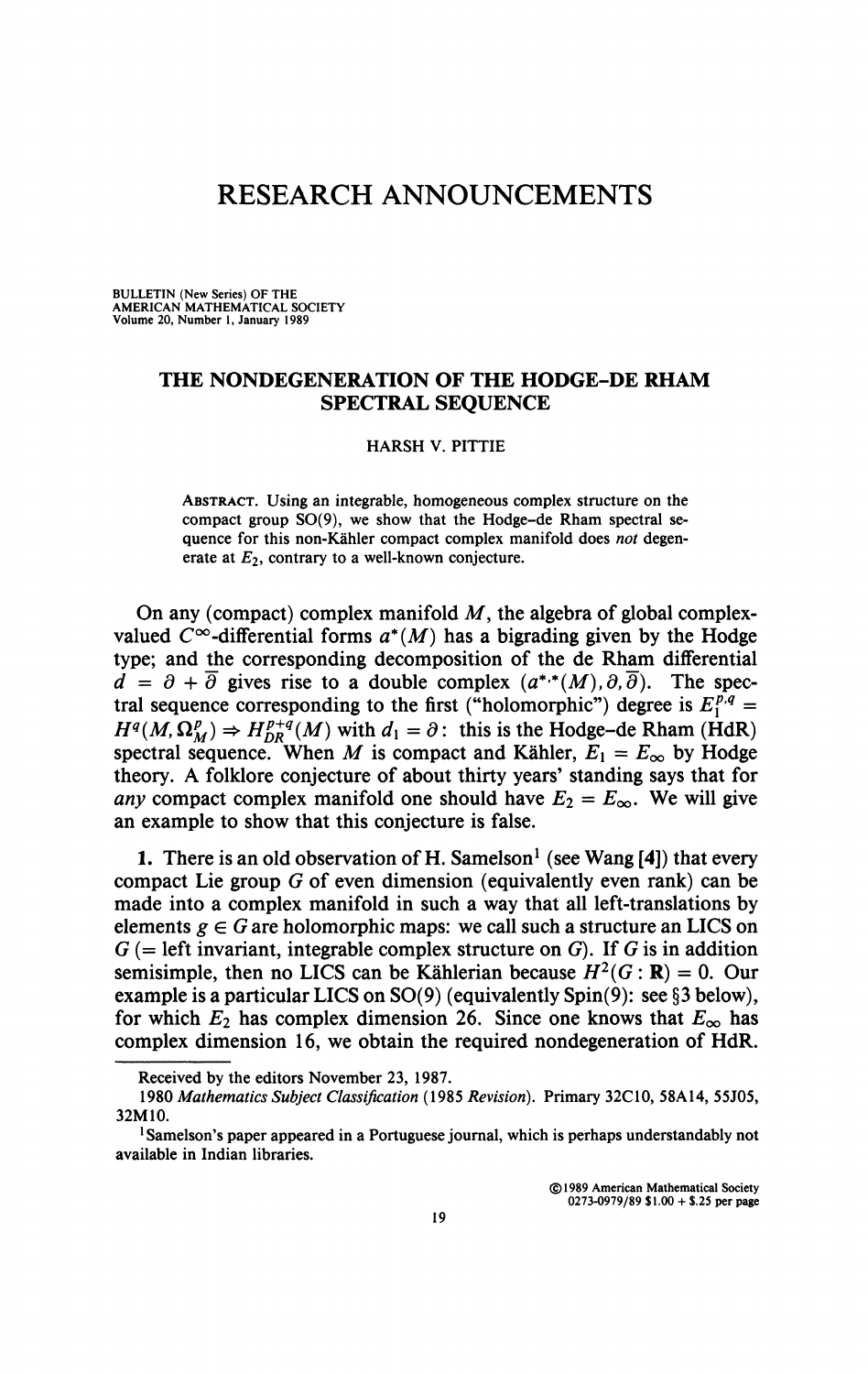This is the 'first possible' case among LICS on *G* for which  $E_2 \neq E_{\infty}$ , in **the sense that it is easy to check that for the semisimple groups of rank 2, the conjecture is true (see §4 below).** 

**2. The details of the proof sketched below are contained in a forthcoming manuscript [3]. To describe the main features we need to recapitulate some general facts about the moduli space of all LICS on a given** *G,* **which is itself a new result. (Compare Theorem C of Wang [4].)** 

Let  $g$  be the real Lie algebra of  $G$ , and  $g^c$  its complexification. Fix a Borel subalgebra  $b \subseteq g^c$ : the intersection  $b \cap g$  is a real maximal toral subalgebra **t of** *g.* **Then b is described as an extension** 

$$
(2.1) \t\t 0 \to \mathfrak{n} \to \mathfrak{b} \xrightarrow{\pi} \mathfrak{h} \to 0
$$

where  $n = [b, b]$  and the isomorphism  $t \otimes C \hookrightarrow b \stackrel{\pi}{\rightarrow} b$  splits the extension. Let  $a \subseteq b$  be a complex subspace of half the dimension (recall the rank is even) such that  $a \cap t = \{0\}$ : equivalently, that  $\mathfrak{h} = a \oplus \overline{a}$ ,  $\overline{a}$  being the **conjugate subspace of a with respect to t. The extension (2.1) restricted to**   $a \subseteq b$  gives a solvable subalgebra  $s \subseteq g^c$  defined by

$$
(2.2) \t\t 0 \to n \to s \to a \to 0
$$

**which is again split; and the space of all LICS on** *G* **is essentially (up to a discrete group of outer automorphisms) the space of all solvable sub**algebras of  $g^c$  of type (2, 2). Indeed, for the LICS corresponding to  $s$ ,  $G$  can be shown to be the homogeneous space of its complexification  $G$ <sup>i</sup>, **given** by  $G = G^x/S$ , where S is the connected solvable subgroup of  $G^x$ **corresponding to**  $s \subseteq g^c$ .

**3.** It is easy to verify directly that  $H_{\overline{\partial}}^*(G)$  is independent of *finite* cover**ings: hence for semisimple** *G* **we can use the Lie algebraic formula of Bott [1] (established for simply connected groups) that** 

$$
(3.1) \tH^{p,q}_{\overline{\partial}}(G) = H^q(s, \Lambda^p(\mathfrak{m}))
$$

where m is the  $ad(s)$ -module  $(g^c/s)^*$  (Theorem II of [1]).

**Applying (2.2) and Theorem 13 of Hochschild and Serre [2] to the righthand side of (3.1), we obtain** 

(3.2) 
$$
H^{p,q}(G) = \sum_{r\geq 0} H^r(\mathfrak{a}) \otimes H^{q-r}(\mathfrak{n}, \Lambda^p(\mathfrak{m}))^{\mathfrak{a}},
$$

**where the superscript a refers to the invariants under the action of a obtained from the splitting of (2.2). Since for any abelian Lie algebra we**  have  $H^*(\mathfrak{a}) = \Lambda^*(\mathfrak{a}^*)$ , our task is reduced to computing the second factor  $H^*(n, \Lambda^*(m))^a$ , which we call the *invariant cohomology* of *G* in the given **LICS.** 

**4. Our next main result says that this invariant cohomology is computed by the following bigraded differential algebra. Put** 

$$
(4.1) \tBi,j = \Lambdaj-i(\overline{\mathfrak{a}}^*) \otimes Hi,i(G/T : \mathbf{C})
$$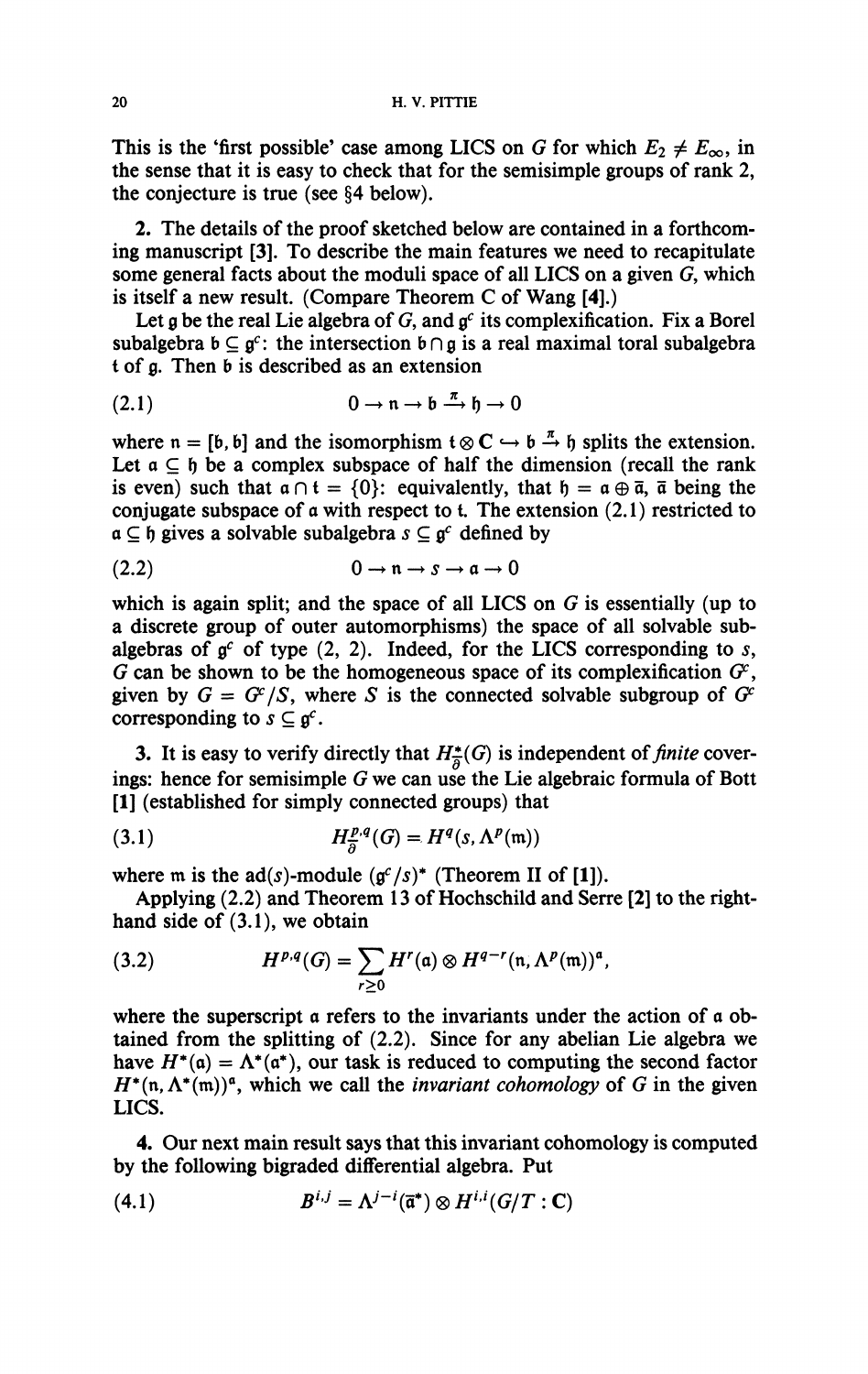where  $T \subseteq G$  is a maximal torus. The differential  $\delta$  of type (1,0) on  $B^{*,*}$ **is specified by the requirements** 

(a)  $\delta$ :  $\Lambda^1(\bar{\mathfrak{a}}^*) \to H^{1,1}(G/T : \mathbb{C}) \simeq \mathfrak{h}^*$  is the inclusion,

(b)  $\delta$  is a derivation of type  $(1,0)$ .

**Thus** 

(4.2) 
$$
H^{i,j}(B,\delta)=H^i(\mathfrak{n},\Lambda^j(\mathfrak{m}))^{\mathfrak{a}}.
$$

**The "shear" in the bigrading given by (4.1) and (4.2) is essentially dictated by (3.2) and Serre duality.** 

This complex gives an immediate computation of  $H_{\overline{p}}(G)$  for all LICS on semisimple groups of rank 2; and it shows that Borel's trigraded spectral **sequence for the** *holomorphic* **fibre bundle**  $T \rightarrow G \rightarrow G/T$  **degenerates at**  $E_3$  for any *G*. This last fact is the main reason for starting the computations **with Bott's formula (3.1).** 

**5. With all this in hand, we now describe a particular LICS on SO(9)**  whose Dolbeault cohomology ring is suitably "large". Then computation in  $E_1$  of HdR gives an  $E_2$ -term whose total complex dimension =  $\sum_{p,q}$  dim<sub>*C***</sub>** $E_2^{p,q}$  **= 26, giving the counterexample as explained above. Fur-</sub>** ther computation with *this example* shows that  $E_3 = E_\infty$  for HdR.

Let  $t \subseteq so(9)$  be a real maximal toral subalgebra and  $e_1, \ldots, e_4$  an or**thonormal basis with respect to a Weyl invariant positive inner product on**  *t*: and let  $x_1, \ldots, x_4 \in t^*$  be the dual coordinate basis. The polynomials

$$
f_k = \sum_{j=1}^4 x_j^{2k}, \qquad 1 \le k \le 4,
$$

**form an algebraically independent basis for the algebra**  $H^*(BSO(9))$ **: <b>R**) = **Weyl invariant polynomials on** *t***: and then for any LICS given by**  $a \subseteq t \otimes C$ **the bicomplex (4.1) is** 

(5.1)  $\Lambda^*(\mathfrak{a}^*) \otimes C[x_1, \ldots, x_4]/(f_1, \ldots, f_4).$ 

Consider the 2-plane  $a \subset \mathfrak{h}$  spanned by

$$
e_1 + e_2 + i\sqrt{2}e_3
$$
,  $e_1 - e_2 + i\sqrt{2}e_4$ .

This plane is totally isotropic for the form  $f_1$  and hence does not have any **real points—so it does correspond to an LICS. The cohomology of (5.1) is now computed by hand. One first considers the complex** 

$$
Y^{**} = \Lambda^*(\vec{\mathfrak{a}}^*) \otimes \mathbf{C}[x_1,\ldots,x_4]/(f_1,f_2,f_4)
$$

**and by standard "Koszul-type" arguments one finds** 

$$
H^{*,*}(Y) = \mathbf{C}[\mathfrak{a}^*]/(f_2|_{\mathfrak{a}}, f_4|_{\mathfrak{a}}) \otimes \Lambda(\theta), \quad \text{bideg } \theta = (1, 2).
$$

**Then one works out the long exact sequence for** 

$$
0 \to Y \xrightarrow{f} Y \to B \to 0.
$$

**What makes it "large" is that the ideal in the symmetric algebra C[a\*]**  spanned by the restrictions  $f_i|_a$ ,  $1 \leq j \leq 4$ , has *three* (essential) generators **which do** *not* **form a regular sequence.**